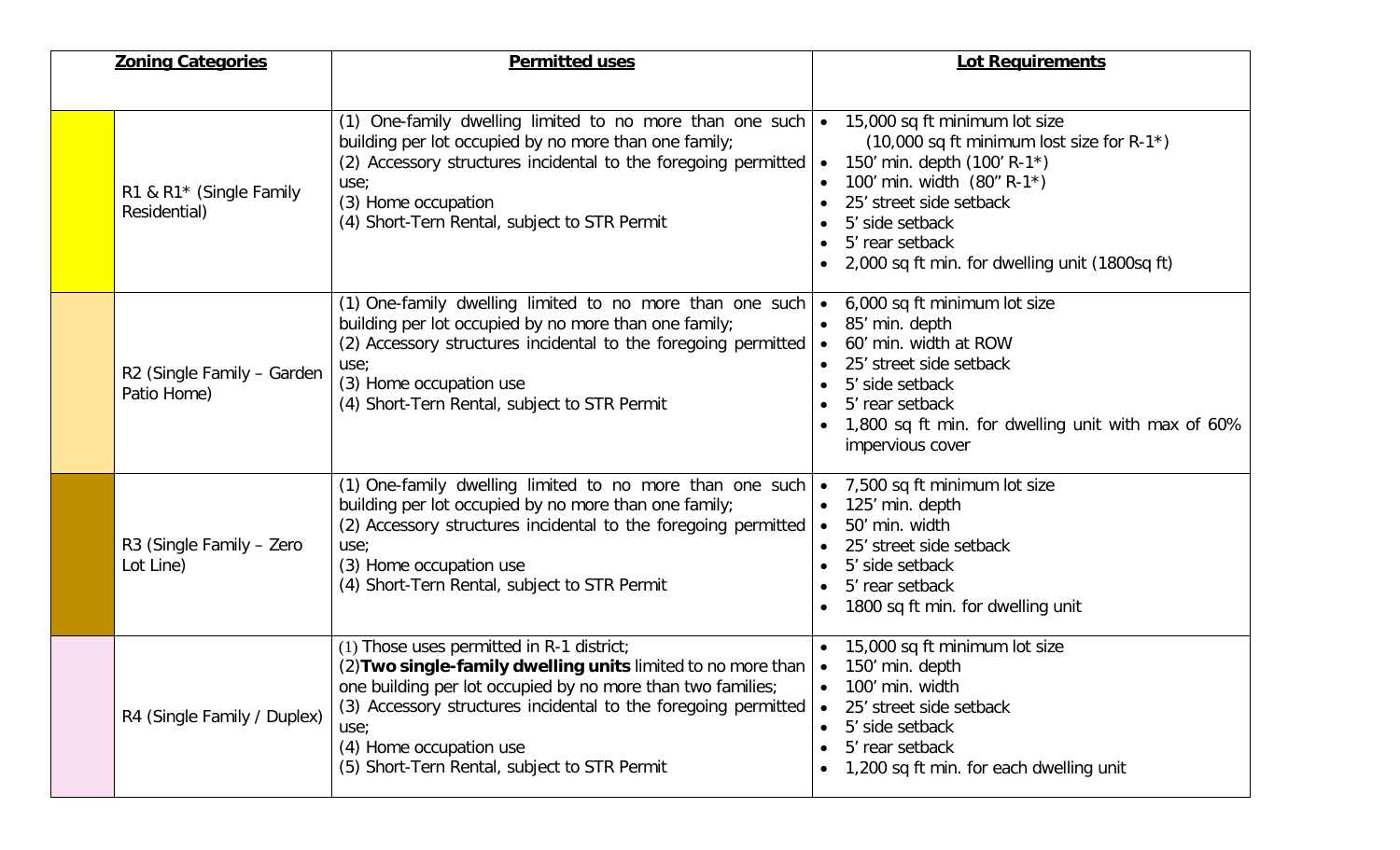| R5 (Condominium)<br>(Repealed 9/1/06) | (1) Condominiums, not to exceed six dwelling units per acre,<br>connected to an organized sewer system. Each dwelling unit in $\bullet$ 150' min. depth<br>a condominium shall be used for the purposes of a single-family<br>residence;<br>(2) Accessory structures incidental to the foregoing permitted<br>uses; and<br>(3) Home occupation<br>(4) Short-Tern Rental, subject to STR Permit | $\bullet$              | 1 acre minimum lot size<br>150' min. width<br>25' street side setback<br>25' side setback<br>25' rear setback<br>1,200 sq ft min. for a dwelling unit (avg of 1,500 sq ft<br>for the development)                                     |
|---------------------------------------|------------------------------------------------------------------------------------------------------------------------------------------------------------------------------------------------------------------------------------------------------------------------------------------------------------------------------------------------------------------------------------------------|------------------------|---------------------------------------------------------------------------------------------------------------------------------------------------------------------------------------------------------------------------------------|
| R6 (Single Family – Rural)            | (1) One-family dwelling limited to no more than one such $\bullet$<br>building per lot occupied by no more than one family;<br>(2) Accessory structures incidental to the foregoing permitted<br>uses;<br>(3) Home occupation<br>(4) Short-Tern Rental, subject to STR Permit                                                                                                                  |                        | 15,000 sq ft minimum lot size<br>150' min. depth<br>100' min. width<br>25' street side setback<br>5' side setback<br>5' rear setback<br>1,000 sq ft min. for dwelling unit<br><b>Exempt from most lot development</b><br>requirements |
| R8 (Multi-Family)                     | (1) Multifamily residential units not to exceed twelve (12)<br>dwelling units per acre, connected to an organized sewer<br>system;<br>(2) Accessory structures incidental to the foregoing permitted<br>use;<br>(3) Home occupation uses<br>(4) Recreational facilities for the use of residents and their $\bullet$<br>guests only<br>(5) Short-Tern Rental, subject to STR Permit            | $\bullet$<br>$\bullet$ | 10 acre minimum lot size<br>600' min. depth<br>600' min. width<br>40' street side setback<br>10' side setback<br>25' rear setback<br>600 sq ft min. for a dwelling unit (avg of 900 sq ft for<br>the development)                     |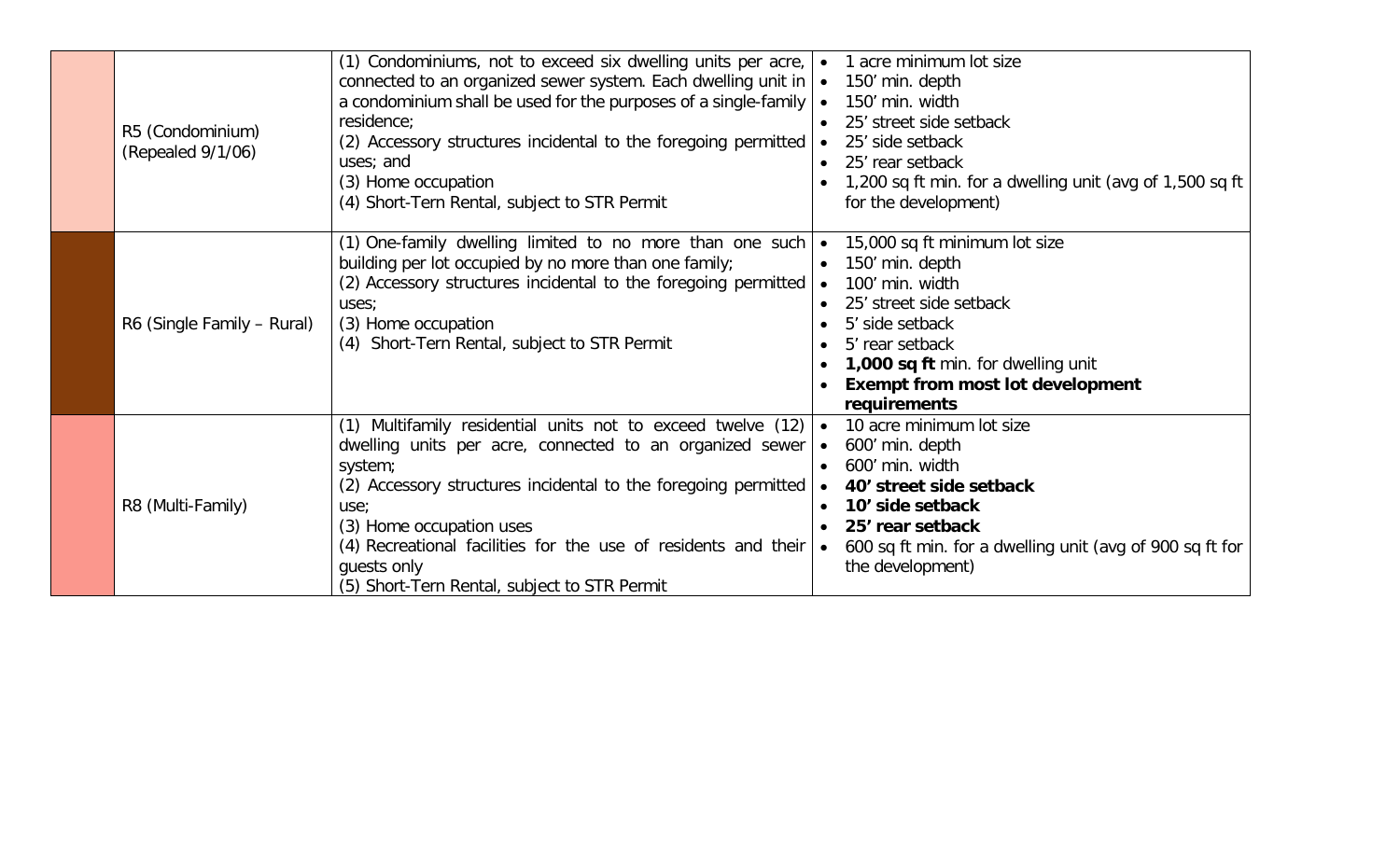|               | Purpose.                                                                                                                                           | The minimum size of a parcel of land eligible for a PUD             |
|---------------|----------------------------------------------------------------------------------------------------------------------------------------------------|---------------------------------------------------------------------|
|               |                                                                                                                                                    | designation is eight (8) acres. A written request may be            |
|               | (1)<br>Proper private development of infill areas, the                                                                                             | made for a PUD on a smaller tract, which shall require              |
|               | comprehensive development of large areas of vacant or<br>substantially vacant land, and the redevelopment of existing                              | approval by the zoning and planning commission and city<br>council. |
|               | property requires a flexible approach to be available both to the                                                                                  |                                                                     |
|               | city and to the landowner.                                                                                                                         |                                                                     |
|               | The planned unit development (PUD) accommodates a<br>(2)<br>master planned association of land uses which are within an<br>integrated development. |                                                                     |
|               | (A)<br>This district may be used to facilitate a larger-scale,                                                                                     |                                                                     |
|               | multi-phase, or mixed-use development. The district is intended                                                                                    |                                                                     |
|               | to allow new or innovative concepts in land development that<br>may not be permitted in other zoning districts.                                    |                                                                     |
| <b>PUD</b>    |                                                                                                                                                    |                                                                     |
| (Planned Unit | Greater flexibility may be approved to allow special<br>(B)                                                                                        |                                                                     |
| Development)  | conditions or restrictions which may not otherwise be allowed in<br>the city's development ordinances.                                             |                                                                     |
|               |                                                                                                                                                    |                                                                     |
|               | Development within a PUD shall be clearly superior to<br>(3)<br>development in a standard zoning district with respect to design,                  |                                                                     |
|               | function, and compatibility with adjacent land uses.                                                                                               |                                                                     |
|               |                                                                                                                                                    |                                                                     |
|               | More flexible development requirements may be granted<br>(4)<br>so that the PUD will contain desirable features not normally                       |                                                                     |
|               | required in conventional zoning districts.                                                                                                         |                                                                     |
|               | To enable a thorough analysis, more information may be<br>(5)                                                                                      |                                                                     |
|               | required about a proposed PUD than would normally be required                                                                                      |                                                                     |
|               | of a conventional residential or commercial development, which                                                                                     |                                                                     |
|               | may include additional meetings with city staff.                                                                                                   |                                                                     |
|               |                                                                                                                                                    |                                                                     |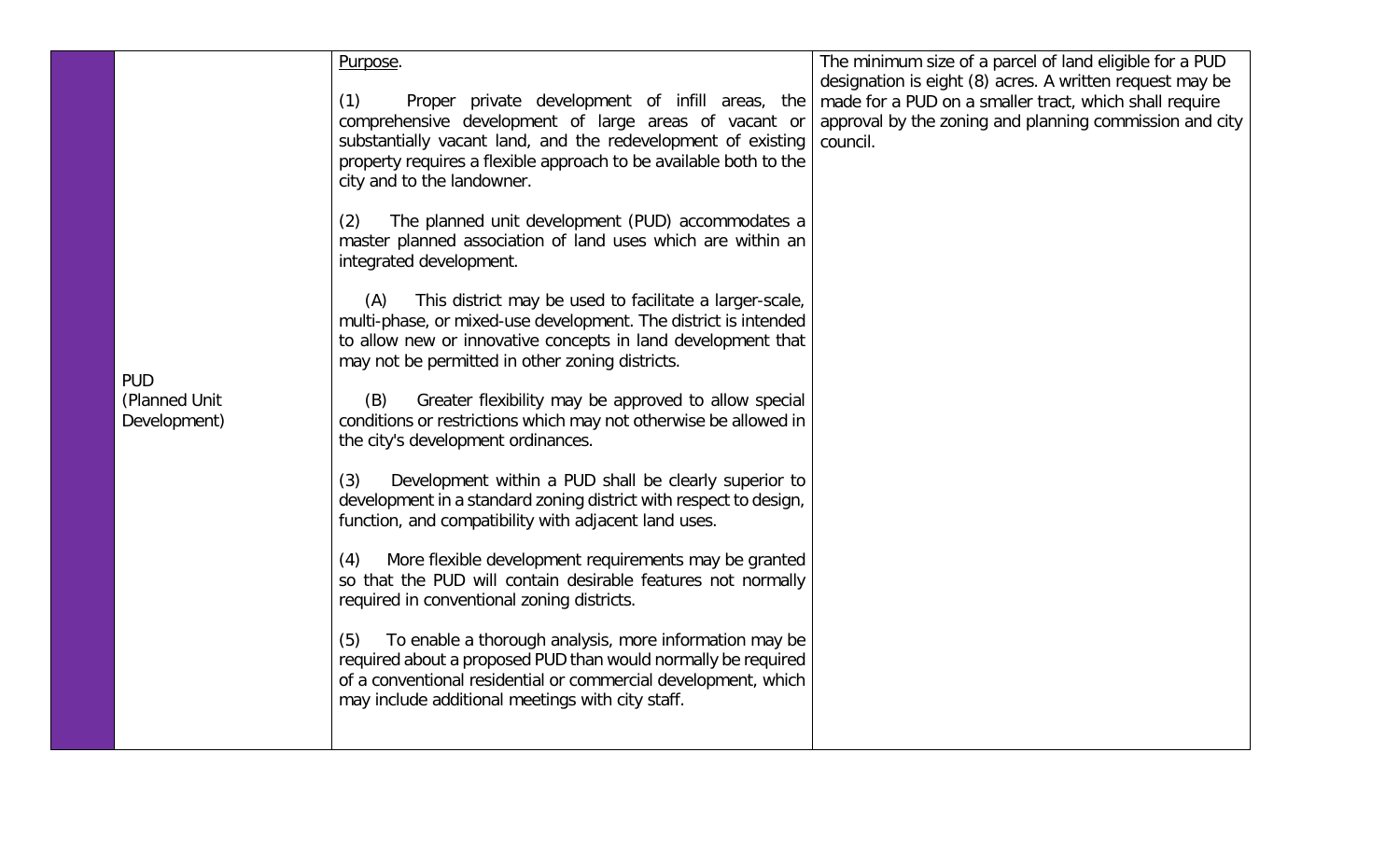| C1 (Commercial - Office /<br>Retail)  | (1) Professional offices, such as accountants, architects,<br>attorneys, engineers, brokers, consultants, insurance agents,<br>real estate agents, travel agents, administrative offices, and<br>other such offices not listed above as may be approved by the<br>city council; and<br>(2) Require Special Use Permit: Arcades, auto/truck<br>washing facilities, bowling alleys, cemeteries, convenience<br>stores, fast food restaurants, private clubs/lodges, radio or TV<br>stations, service stations, gas stations, miniature golf facilities,<br>batting cages, entertainment centers, vehicle rental facilities,<br>moving truck rental facilities, liquor stores, convalescent homes,<br>nursing homes, assisted living, addiction rehabilitation facilities,<br>wireless communication systems, drive-thru facilities.                                                              | $\bullet$ | 1 acre minimum lot size<br>200' min. depth<br>50' min. width<br>Setbacks will depend on the actual square footage of<br>the building.<br>Landscape Buffer when adjacent to Residential:<br>5' buffer along street<br>20' buffer on side lot line<br>25' buffer on rear side  |
|---------------------------------------|------------------------------------------------------------------------------------------------------------------------------------------------------------------------------------------------------------------------------------------------------------------------------------------------------------------------------------------------------------------------------------------------------------------------------------------------------------------------------------------------------------------------------------------------------------------------------------------------------------------------------------------------------------------------------------------------------------------------------------------------------------------------------------------------------------------------------------------------------------------------------------------------|-----------|------------------------------------------------------------------------------------------------------------------------------------------------------------------------------------------------------------------------------------------------------------------------------|
| C2 (Commercial / Light<br>Industrial) | Permitted uses by right within C-2 districts:<br>(1) Those uses permitted by right in C-1 district; and<br>(2) Accessory structures and uses to any of the foregoing uses.<br>(3) Conditional Uses such as Medical offices may will<br>require City Council approval with within 300 ft of<br>property zoned as residential or school use.<br>(3) Require Special Use Permit: Recreational vehicle and<br>boat storage yards; parking of boats, trailers, and other small<br>recreational vehicles; storage facilities; kennels; nurseries,<br>greenhouses, or landscaping type businesses; excavation type<br>businesses; building contractors with their accessory structures<br>vehicle<br>and<br>equipment;<br>repair<br>maintenance<br>or<br>shops; commercial wireless communication systems; Adult<br>novelty stores; and Sexually oriented businesses as set forth in<br>article 6.04. | $\bullet$ | 1 acre minimum lot size<br>200' min. depth<br>150' min. width<br>Setbacks will depend on the actual square footage of<br>the building.<br>Landscape Buffer when adjacent to Residential:<br>5' buffer along street<br>20' buffer on side lot line<br>25' buffer on rear side |